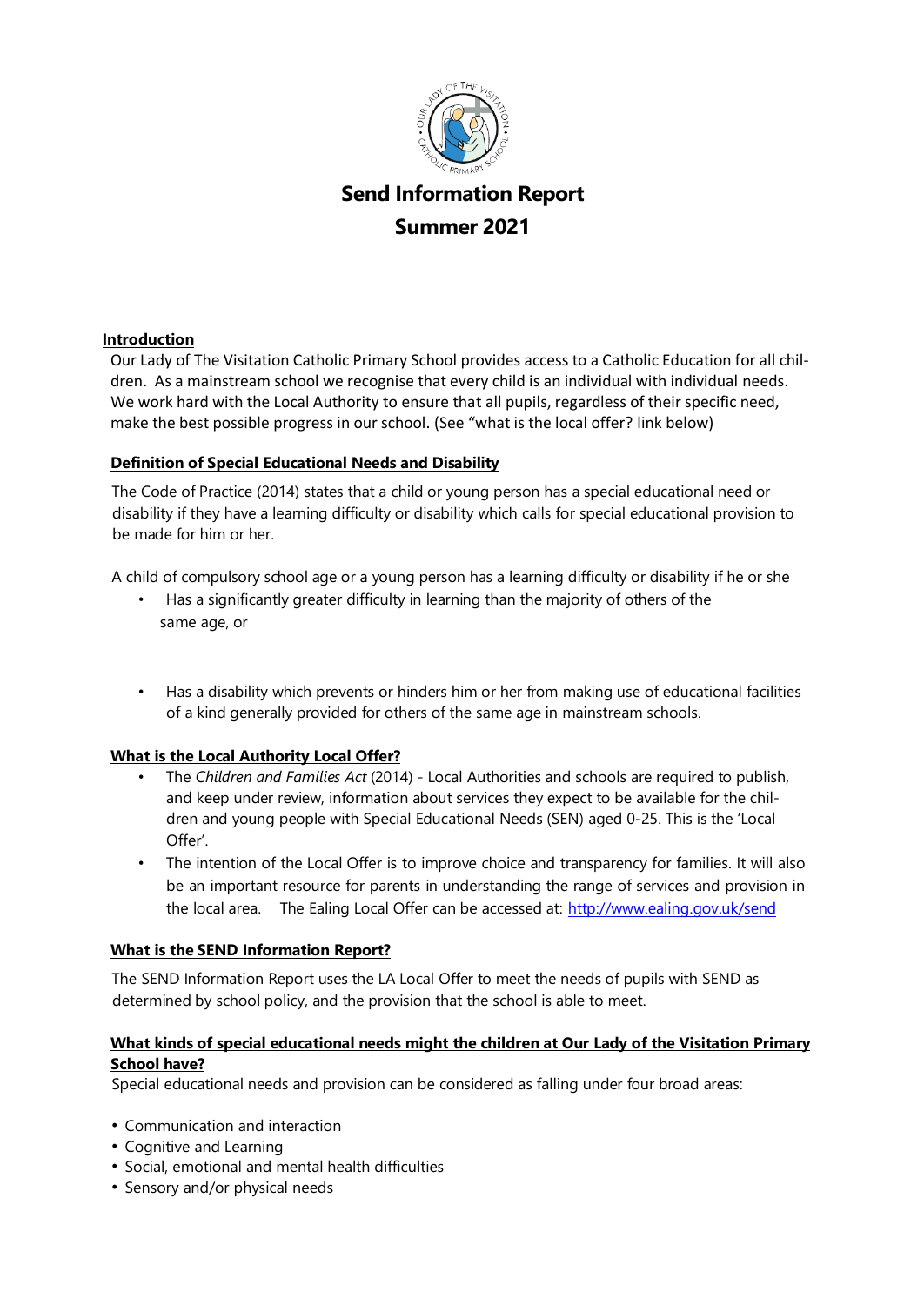#### **Communication and interaction**

Children and young people with speech, language and communication needs (SLCN) have difficulty in communicating with others. This may be because they have difficulty saying what they want to, understanding what is being said to them or they do not understand or use social rules of communication. The profile for every child with SLCN is different and their needs may change over time. They may have difficulty with one, some or all of the different aspects of speech, language or social communication at different times of their lives.Children and young people with an Autism Spectrum Disorder, including Asperger's Syndrome and Autism, are likely to have particular difficulties with social interaction. They may also experience difficulties with language, communication, social interaction and imagination, which can impact on how they relate to others.

# **Cognition and learning**

Support for learning difficulties may be required when children and young people learn at a slower pace than their peers, even with appropriate differentiation. Learning difficulties cover a wide range of needs, including moderate learning difficulties (MLD), severe learning difficulties (SLD), where children are likely to need support in all areas of the curriculum and associated difficulties with mobility and communication, through to profound and multiple learning difficulties (PMLD), where children are likely to have severe and complex learning difficulties as well as a physical disability or sensory impairment.

Specific learning difficulties (SpLD), affect one or more specific aspects of learning. This encompasses a range of conditions such as dyslexia, dyscalculia and dyspraxia.

## **Social, emotional and mental health difficulties**

Children and young people may experience a wide range of social and emotional difficulties which manifest themselves in many ways. These may include becoming withdrawn or isolated, as well as displaying challenging, disruptive or disturbing behaviour. These behaviours may reflect underlying mental health difficulties such as anxiety or depression, self-harming, eating disorders or physical symptoms that are medically unexplained. Other children and young people may have disorders such as attention deficit disorder, attention deficit hyperactive disorder or attachment disorder.

#### **Sensory and/or physical needs**

Some children and young people require special educational provision because they have a disability which prevents or hinders them from making use of the educational facilities generally provided. These difficulties can be age related and may fluctuate over time. Many children and young people with vision impairment (VI), hearing impairment (HI) or a multi-sensory impairment (MSI) will require specialist support and/or equipment to access their learning. Children and young people with an MSI have a combination of vision and hearing difficulties, which makes it even more difficult for them to access the curriculum or study programme than for those with a single sensory impairment. Some children and young people with a physical disability (PD) require additional ongoing support and equipment to access all the opportunities available to their peers.

# Who are the best people to talk to in this school about my child's difficulties with learn**ing/special educational need or disability (SEND)?**

# **The Class Teacher**

Responsible for:

- Checking on the progress of your child and identifying, planning and delivering any additional help your child may need (this could be targeted work or additional support) and letting the SENCO know.
- Writing Pupil Passports, based on individual targets for your child. During the Pupil Passport Meeting the parents, child and their teacher will set the targets together. These are reviewed termly and new targets set where appropriate.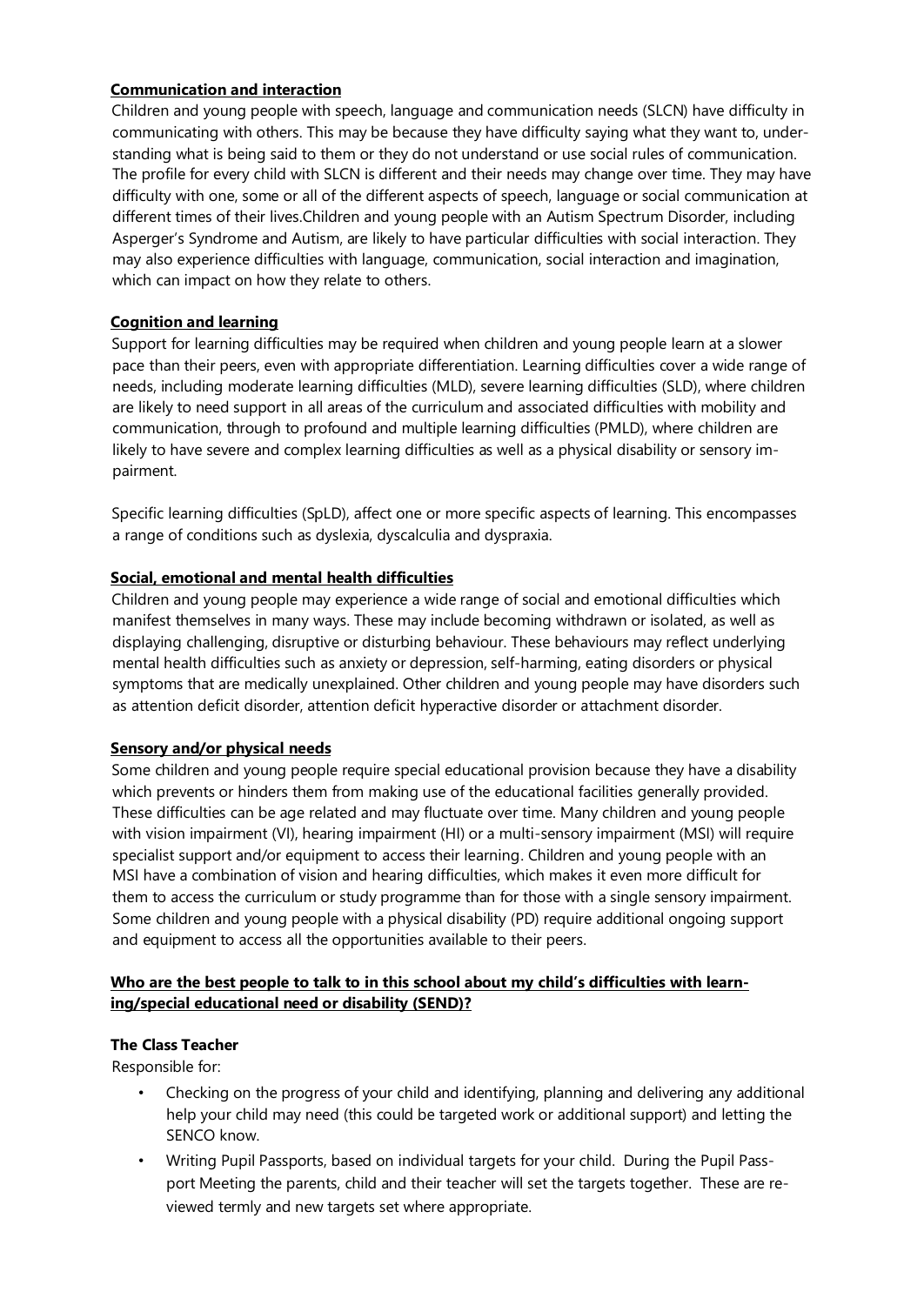- Personalised teaching and learning for your child as identified on their Pupil Passport.
- Ensuring that the school's SEND Policy is followed in their classroom and for all the pupils they teach with any SEND.
- Overseeing support that Teaching Assistant's provide for your child
- Ensuring that you are involved in supporting your child's learning

# **SENCO: Mrs Helen Lonergan - [admin@olovrc.com](mailto:admin@olovrc.com)**

Responsible for

- Developing and reviewing the school's SEND policy.
- Co-ordinating all the support for children with special educational needs or disabilities (SEND).
- Providing specialist support for teachers and support staff in the school, so that they can help children with SEND in the school to achieve the best progress possible.
- Ensuring that you are:
	- involved in supporting your child's learning
	- kept informed about the support your child is getting
	- involved in reviewing how they are doing.
- Liaising with all the other people who may be coming in to school to help support your child's learning, e.g. Speech and Language Therapy, Educational Psychologist.
- Updating the school's SEND register (a system for ensuring that all the SEND needs of pupils in this school are known) and making sure that records of your child's progress and needs are kept.

# **The Head Teacher: Miss Kathleen Coll**

Responsible for:

- The day-to-day management of all aspects of the school; this includes the support for children with SEND.
- The Head teacher will give responsibility to the SENCO, and class teachers, but is still responsible for ensuring that your child's needs are met.
- The Head teacher must make sure that the Governing Body is kept up to date about issues relating to SEND.

# **The SEND Governor: Faithlynn Isaacs**

Responsible for:

- Making sure that the necessary support is given for all children with SEND who attend the school.
- The review of the SEND policy

# **School contact telephone number: 0208 575 5344**

**School email address: [admin@olovrc.com](mailto:admin@olovrc.com)**

# **How are children with Special Educational Needs identified and assessed?**

At Our Lady of the Visitation Primary School children are identified as having SEND through a variety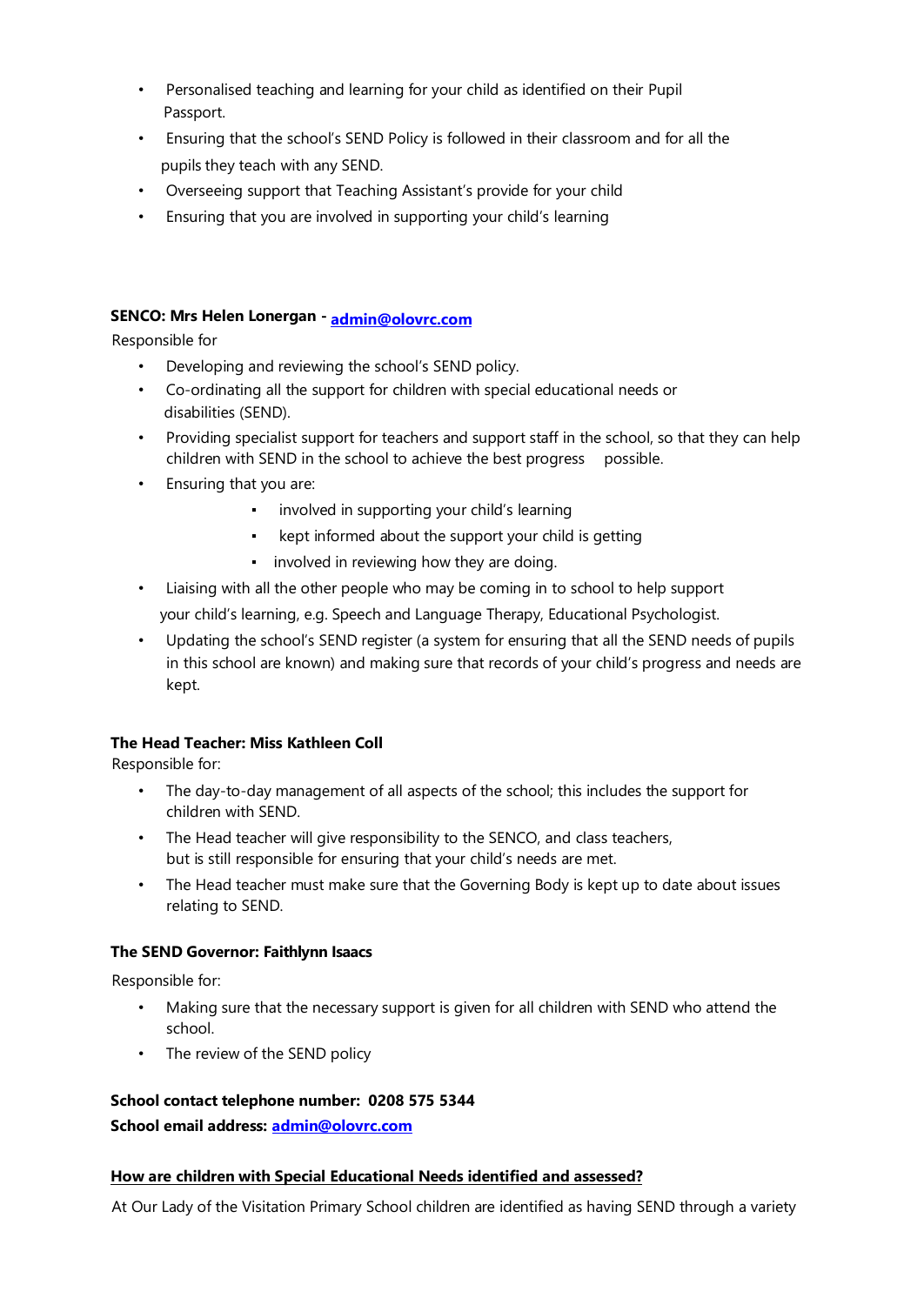of ways including the following:

- Liaison with the previous educational setting
- Tracking information is the child performing below age expected levels?
- School based assessments carried out initially by the class teacher
- Further school based assessments carried out by the SENCO where concerns raised
- Concerns raised by parents
- Concern raised by school staff
- Concern raised by pupil
- Liaison with external agencies
- Health diagnosis

## **What are the different types of support available for children with SEND in our school?**

## a) **Class teacher input, through targeted classroom teaching (Quality First Teaching).**

For your child this would mean:

- That the teacher has the highest possible expectations for your child and all pupils in their class.
- That all teaching builds on what your child already knows, can do and can understand.
- That different ways of teaching are in place, so that your child is fully involved in learning in class. This may involve things like using more practical learning.
- That specific strategies (which may be suggested by the SENCO) are in place to support your child to learn.
- Your child's teacher will have carefully checked on your child's progress and will have decided that your child has a gap or gaps in their understanding or their learning and needs some extra support to help them make the best possible progress.

#### **Specific group work**

Intervention programmes which may be:

- Run in the classroom or a group room area.
- Run by a teacher or a teaching assistant (TA).
- Run 1:1 or in small groups

#### **b) Specialist groups run by outside agencies, e.g. Speech and Language therapy**

This means a pupil has been identified by the SENCO or class teacher as needing some extra specialist support in school from a professional outside the school. This may be from:

- Local Authority services, such as teachers or specialist TAs from the Specialist Teaching Team
- Health services such as occupational therapists, speech and language therapists or physiotherapists
- Sensory support services such hearing or visual impairment specialist teachers.
- Outside agencies such as the Education Psychology Service

# **What could happen:**

• You will be asked to give your permission for the school to refer your child to a specialist pro-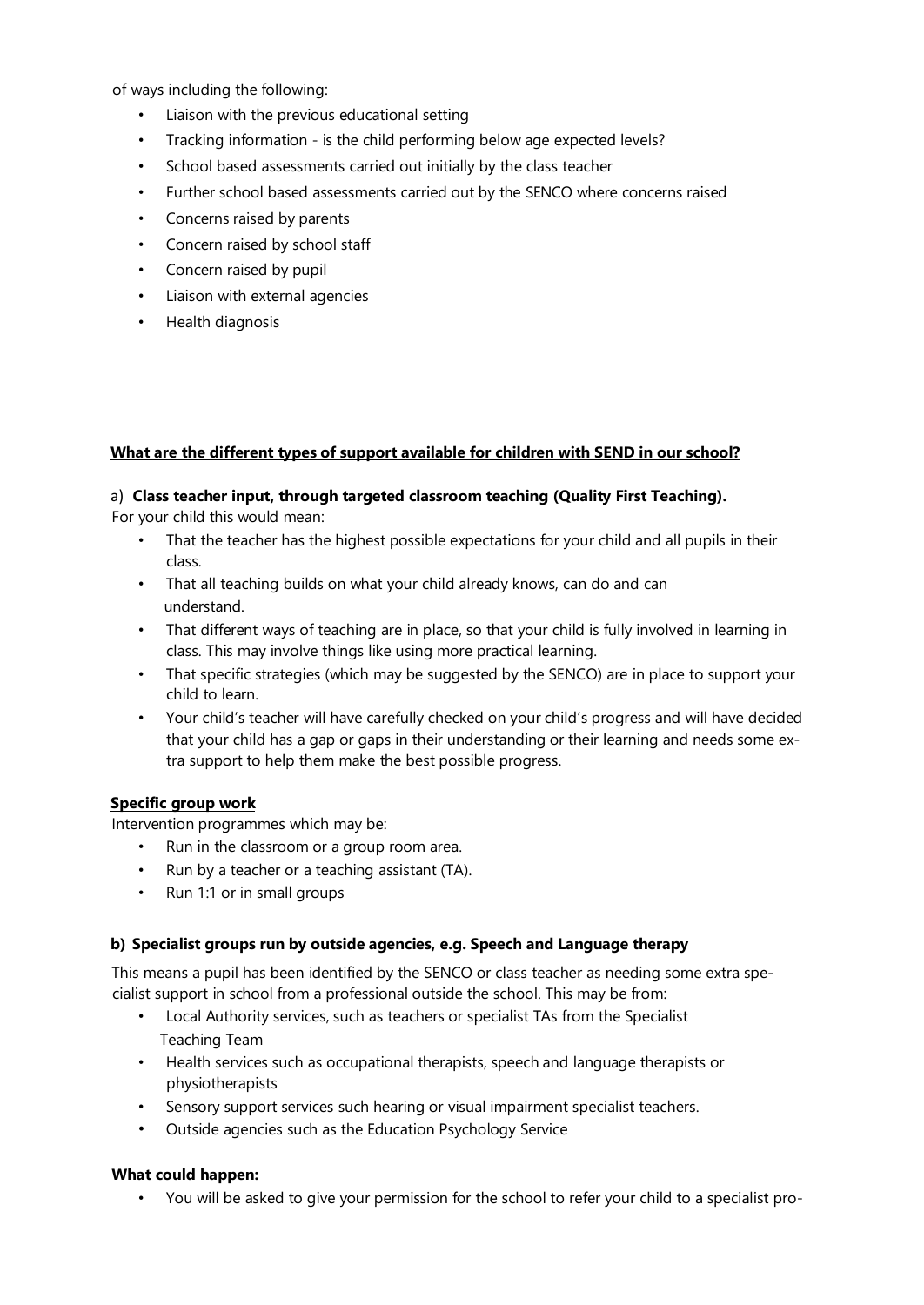fessional, e.g. a Speech and Language Therapist or Educational Psychologist. This will help you and the school to understand your child's particular needs better and be able to support them more effectively in school.

• If appropriate, the specialist professional will work with your child to understand their needs and make recommendations as to the ways your child is given support.

# **c) Specified Individual support**

This type of support is available for children whose learning needs are severe, complex and lifelong. This is usually provided via an Education, Health and Care Plan (EHCP). This means your child will have been identified by professionals as needing a particularly high level of individual or small-group teaching. If successful the EHCP will be there to support your child from 0 to 25 years.

This type of support is available for children with specific barriers to learning that cannot be overcome through Quality First Teaching and intervention groups.

Your child will also need specialist support in school from a professional outside the school, which may include any agency that is listed above.

## **For your child this would mean:**

- The school (or you) can request that Local Authority Services carry out a statutory assessment or Education, Health and Care assessment of your child's needs. This is a legal process which sets out the amount of support that will be provided for your child.
- After the request has been made to the 'Panel of Professionals' (with a lot of information about your child, including some from you), they will decide whether they think your child's needs (as described in the paperwork provided), seem complex enough to need a statutory assessment. If this is the case, they will ask you and all professionals involved with your child to write a report outlining your child's needs. If they do not think your child needs this, they will ask the school to continue with the current support.
- After the reports have all been sent in, the Panel of Professionals will decide if your child's needs are severe, complex and lifelong. If this is the case, they will write an Education Health Care Plan (EHCP). If this is not the case, they will ask the school to continue with the current level of support and also set up a meeting in school to ensure a plan is in place to ensure your child makes as much progress as possible.
- The EHC Plan will outline the amount of funding the school will receive from the LA to support your child. It will also outline how the support should be used, and what strategies must be put in place. It will also have long- and short-term goals for your child.
- An additional adult may be used to support your child with whole class learning, run individual programmes or run small groups including your child. Other resources may also be secured through this funding but this is a collaborative decision involving education or health care professionals and yourself.

#### **How can I let the school know that I am concerned about my child's progress in school?**

- If you have concerns about your child's progress, you should speak to your child's class teacher initially.
- If you continue to be concerned that your child is not making progress, you may speak to the SENCO
- The school SEND Governor can also be contacted via the school for support.

#### **How will the school let me know if they have concerns about my child's progress in school?**

If your child is identified as not making progress, the school will set up a meeting to discuss this with you in more detail and to:

• Listen to any concerns you may have.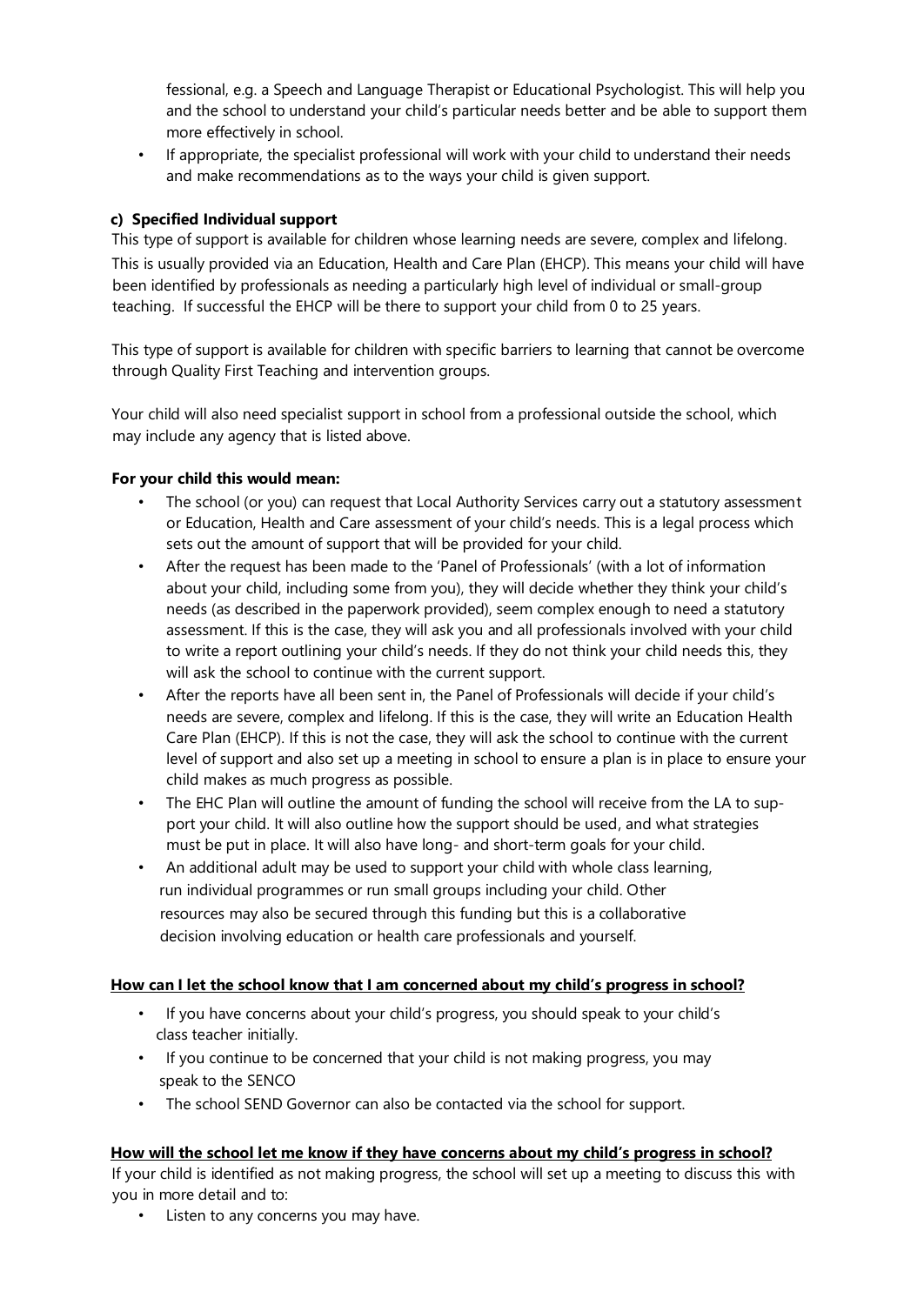- Plan any additional support your child may need.
- Discuss with you any referrals to outside professionals to support your child.

# **How is extra support allocated to children, and how do they progress in their learning?**

The school budget includes money for supporting children with SEND.

- The Head Teacher decides on the deployment of resources for Special Educational Needs and Disabilities, in consultation with the school governors on the basis of needs in the school.
- The school identifies the needs of SEND pupils and lays out all support given within school. Support is reviewed regularly and changes made as needed, so that the needs of children are met, and resources are deployed as effectively as possible.

# **Who are the other people providing services to children with SEND in our school?**

# **School provision**

- Higher Level Teaching Assistants (HLTA), Teaching Assistants working with either individual children or small groups.
- The SENCO works with groups/individuals.
- Volunteers and parent helpers work with small groups to support reading

# **Local Authority Provision delivered in school**

- Specialist Teaching Team
- Educational Psychology Service
- Sensory support for children with visual or hearing needs
- Parent Partnership Service
- SALT (Speech and Language Therapy)

# **Health Provision delivered in school**

- Additional Speech and Language Therapy input to provide a higher level of service to the school
- School Nurse
- Occupational Therapy
- Physiotherapy
- CAMHs (Child and Adolescent Mental Health)
- Paediatricians (Community Child Health)

## **How are teachers in the school helped to work with children with SEND, and what training do members of staff have?**

The SENCO's role is to support the class teacher in planning for children with SEND.

- The school provides training and support to enable all staff to improve the teaching and learning of children, including those with SEND. This includes whole school training on SEND issues, such as Specific Learning Difficulties, Autism Spectrum Disorder (ASD) and speech and language difficulties.
- Individual teachers and support staff attend training courses run by outside agencies that are relevant to the needs of specific children in their class, e.g. from the Specialist Teaching Team or the Local Authority.
- TA's receive a range of training as part of their ongoing CPD and to respond to the needs of the individual children they are working with.

# **How will the teaching be adapted for my child with SEND?**

Class teachers through First Quality Teaching plan lessons and differentiate their planning ac-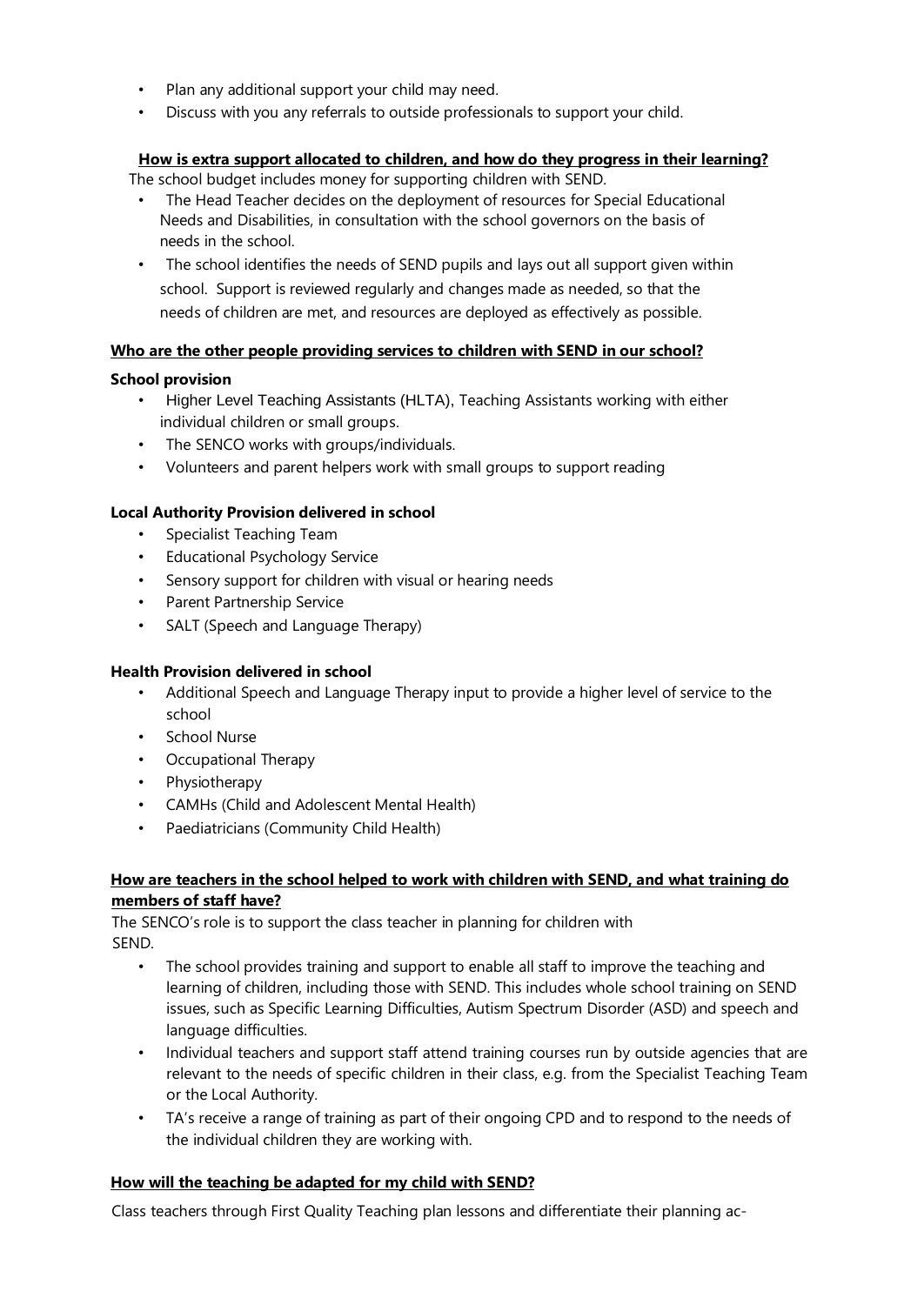cording to the specific needs of all groups of children in their class and will ensure that your child's needs are met

- Support staff, under the direction of the class teacher, can adapt plasupport the needs of your child where necessary.
- Specific resources and strategies will be used to support your child individually and in groups.
- Planning (including that for specific intervention programmes) and teaching will be adapted, on a daily basis if needed, to meet your child's learning needs.

## **How will we measure the progress of your child in school?**

- Your child's progress will be continually monitored by his/her class teacher.
- His/her progress will be reviewed formally with members of the senior leadership team every term in reading, writing and numeracy, through pupil progress meetings.
- If your child is in Year 1 or above and working below National Curriculum Level 1, a more sensitive assessment tool can be used, which shows children's attainment in more detail – breaking learning down into smaller steps.
- At the end of each key stage (i.e. at the end of year 2 and year 6), all children are required to be formally assessed using Standard Assessment Tests (SATS). This is something the government requires all schools to do and are the results that are published nationally.
- Where necessary, children will have an additional support plan based on targets agreed by teachers, parents, the SENCO and/or external agencies which specific to their needs. Targets will be designed to accelerate learning and close the gap. Progress against these targets will be reviewed regularly, evidence for judgements assessed and a future plan made.
- The progress of children with an EHC Plan will be formally reviewed at an Annual Review with all adults involved with the child's education.
- The SENCO will also check that your child is making good progress within any individual work and in any group that they take part in.
- Regular book scrutinies and lesson observations will be carried out by members of the senior leadership team to ensure that the needs of all children are met and that the quality of teaching and learning is high.
- For all children with a statement of special educational needs or an education, health and care plan, an annual review will take place with all adults and relevant professionals involved with the child to review the needs and current level of support they are receiving.

# **What support do we have for you as a parent of a child with SEND?**

The class teacher is regularly available to discuss your child's progress or any concerns you may have and to share information about what is working well at home and school, so that similar strategies can be used.

- The SENCO is available to meet with you to discuss your child's progress or any concerns/worries you may have.
- All information from outside professionals will be discussed with you with the person involved directly, or where this is not possible, in a report.
- Pupil Passports will be reviewed with your involvement every term.
- The Parent Partnership Service is available to give further impartial advice and support should you need it. Their website address is: [https://www.facebook.com/pages/category/Nonprofit-](https://www.facebook.com/pages/category/Nonprofit-Organization/ContinYou-Ealing-Parent-Partnership-Service-85633877800/)[Organization/ContinYou-Ealing-Parent-Partnership-Service-85633877800/](https://www.facebook.com/pages/category/Nonprofit-Organization/ContinYou-Ealing-Parent-Partnership-Service-85633877800/)

# **How is Our Lady of the Visitation School accessible to children with SEND?**

- The school is fully compliant with Disability Discrimination Act (DDA) requirements.
- The front desk has a wheel-chair height section and is DDA compliant.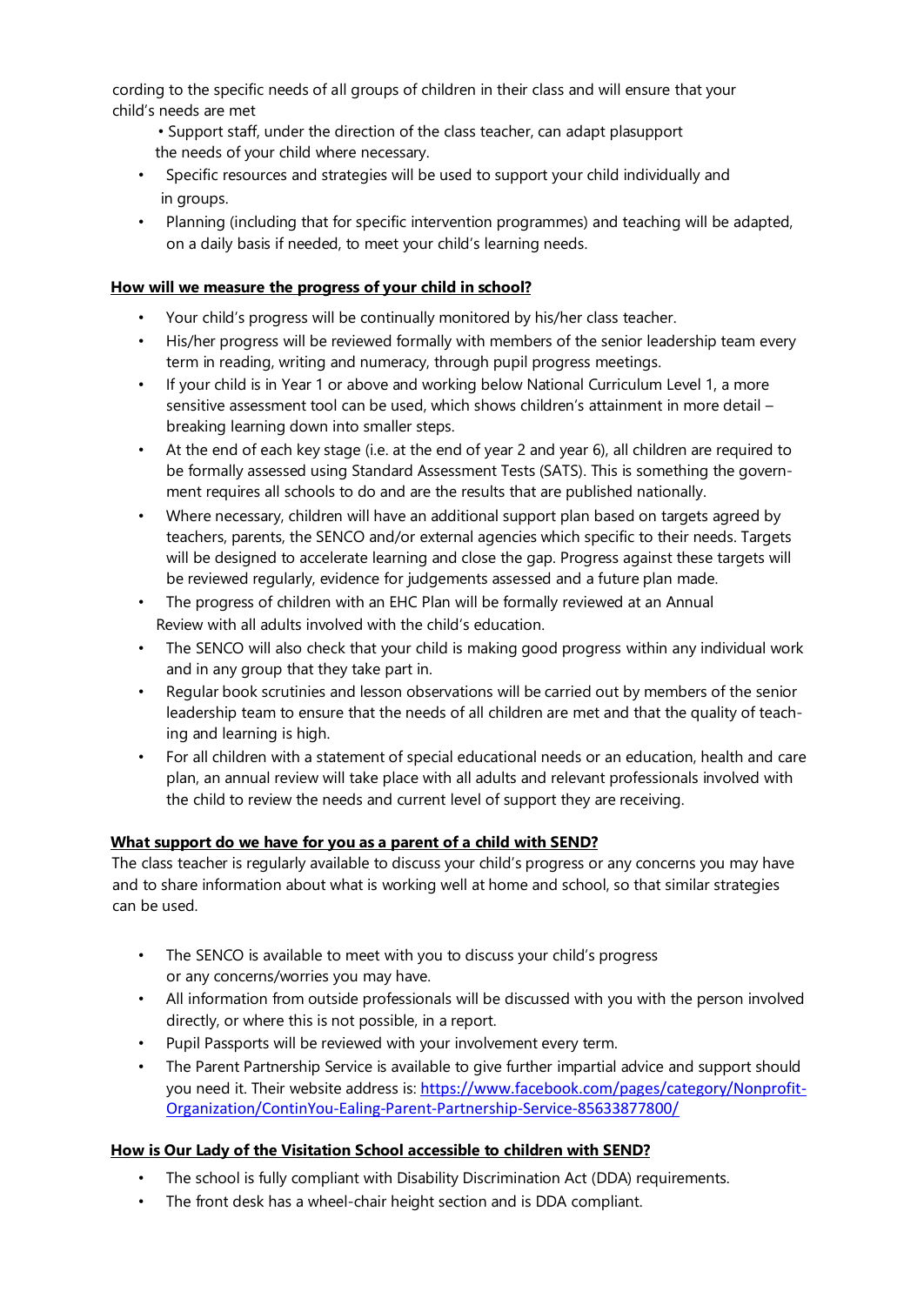- There is a disabled toilet located at the entrance to the school.
- Reduced height toilet facilities are available in the reception toilets in a separate cubicle.
- We ensure where ever possible that equipment used is accessible to all children regardless of their needs.
- After-school provision is accessible to all children, including those with SEND.
- Extra-curricular activities are accessible for children with SEND.
- Quiet areas are provided for children who need a space to support their emotional needs.

# **How will we support your child when they are joining the school? Leaving the school? Or moving to another class?**

We recognise that transitions can be difficult for a child with SEND, and we take steps to ensure that any transition is a smooth as possible.

# **If your child is joining us from another school:**

- Where appropriate the SENCO will visit pre-schools with the class teacher or Foundation Stage Leader and when appropriate attend annual reviews for pre-school children.
- Your child will be able to visit our school to meet key adults and explore the environment.
- Parents will be invited to attend an information evening
- You may be given an opportunity for additional visits where appropriate to help to prepare your child for their move to the school.

# **If your child is moving to another school:**

- We will contact the school's Inclusion Manager and ensure he/she knows about any special arrangements or support that need to be made for your child. Where possible, a planning meeting will take place with the SENCO from the new school.
- We will make sure that all records about your child are passed on as soon as possible.

# **When moving classes in school:**

- Information will be passed on to the new class teacher in advance and in most cases a transition meeting will take place with the new teacher. Pupil Passports will be shared with the new teacher.
- Your child may participate in a transition group or be able to visit the new class more frequently where appropriate, to prepare them for the move.

#### **In Year 6:**

- The SENCO and class teacher will discuss the specific needs of your child with the SENCO of the child's secondary school. Where appropriate, a transition meeting to which you will be invited will take place with the SENCO from the new school.
- Your child will participate in focused learning relating to aspects of transition, to support their understanding of the changes ahead.
- Where possible, your child will visit their new school, and in some cases staff from the new school will visit your child in this school.

#### **How will we support your child's emotional and social development?**

We recognise that some children have extra emotional and social needs that need to be developed and nurtured. These needs can manifest themselves in a number of ways, including behavioural difficulties, anxiousness, and struggling to communicate effectively.